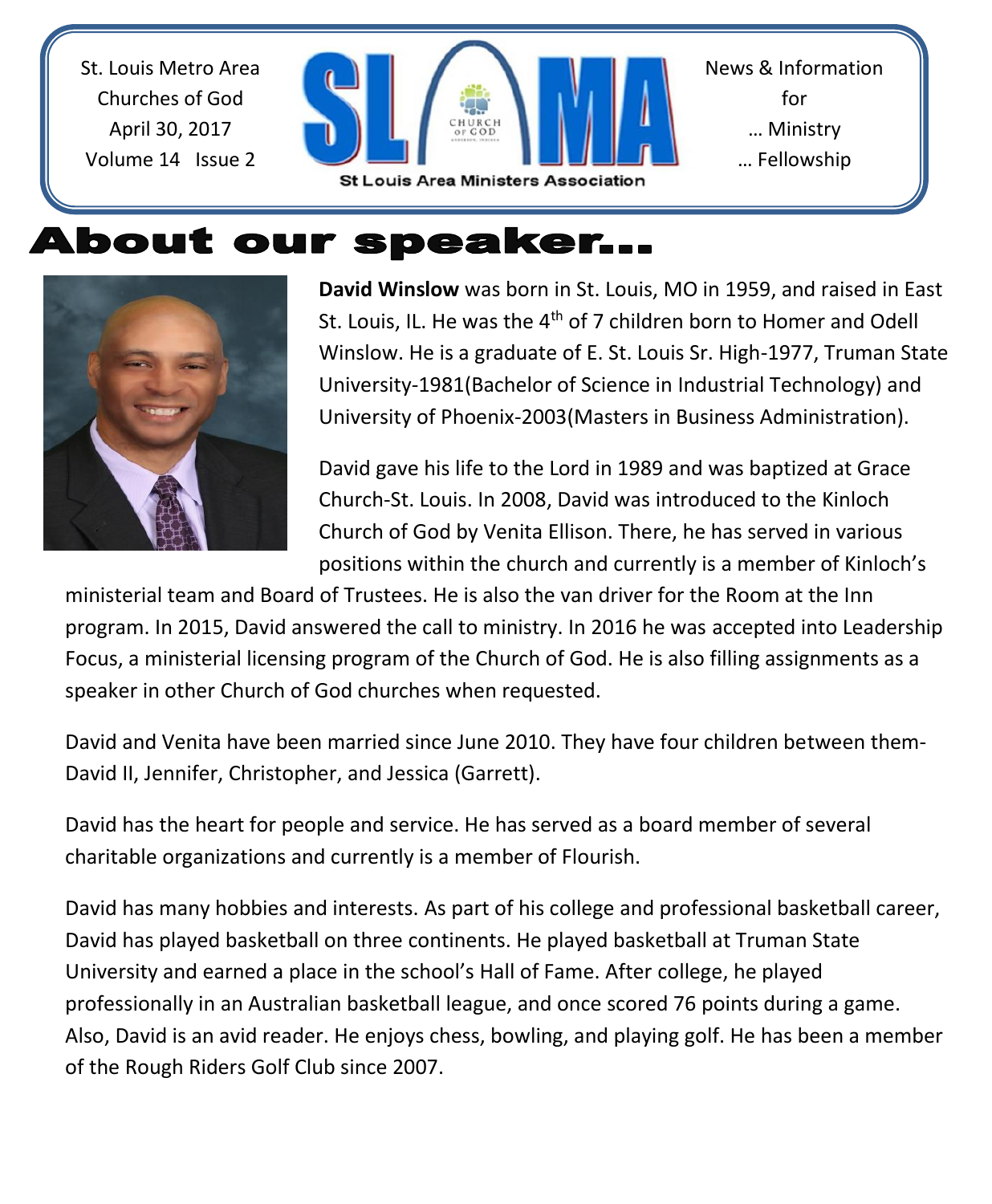# Women<br>Changing<br>the **World**

# 2017 **Church of God Women's Convention**

**Hilton Daytona Beach Oceanfront Resort** 

Oct. 26 - Oct. 29, 2017

"... For Such a Time a This." ESTHER 4: 13-14

### **Special Event:**



**Stop Hunger Now Pack Meals** for the Hungry





**Main Speakers:** 

Melissa Senseman-Pratt



Mary Ann Martinez-Garcia

**Speakers:** 



**Allyson Smith** 



**Cheryl Sanders** 

**Missionary Speakers:** 











**Prayer Breakfast** 

Doris Dale **Alice Dise**  **Musical Guest:** 



Lynda Randle





Leslie Parker Barne:



**Emily Clark**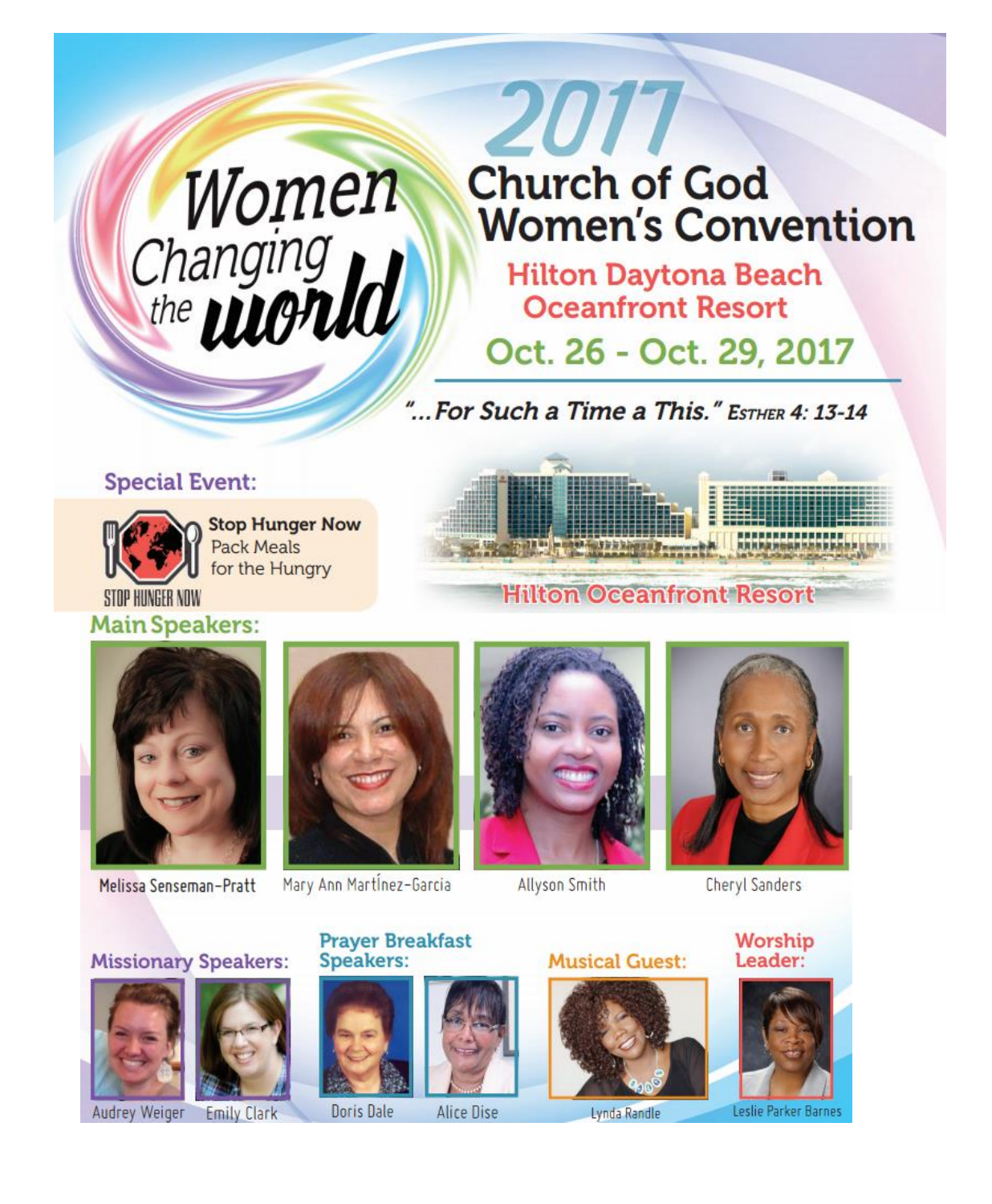

The NIYC will take place in Little Rock, Arkansas. Register now to lock in the current rate at niyc.org/2017. Go to [www.niyc.org](http://www.niyc.org/) for additional information.

## **UMBRELLA PRAYER**

The Umbrella Prayer Group meets every **3 rd Saturday** at **10:00am** at Beauvais Manor Healthcare & Rehab Center located at 3626 Magnolia (off Grand Ave), St. Louis, MO 63310. All are welcome to come and help encourage the residents.

Group Prayer takes place on **Friday evenings at 6:30pm** and the **First Saturday of the month at 8:00am**. The conference dial in number is below:

1-605-475-4700, Access Code 506264#

**ATTENTION:** T-Mobile and Metro PCS customers must dial 559-546-1400 to avoid a .01 per minute charge. You will be prompted to key in the dial in number and access code.

**Coordinators:** Sis. Sallie Hatter 618-271-2214 Sis. Janna Sue Stowers 314-388-2464





Cardinal Baseball

Tickets donated to MAYCOG are available on first come basis.

Game Dates/Times: July 6, 2017 @ 12:45 p.m. & August 22, 2017 @ 7:15 p.m.

You may contact Pastor Tommy Smith Sr. via email at pastortscog@aol.com to request tickets.

Like MAYCOG on facebook.

# **Illinois Ministries IMPACT DAY**

with General Assembly & Minister's Meeting

November 4, 2017

@ Camp Warren

Decatur, IL